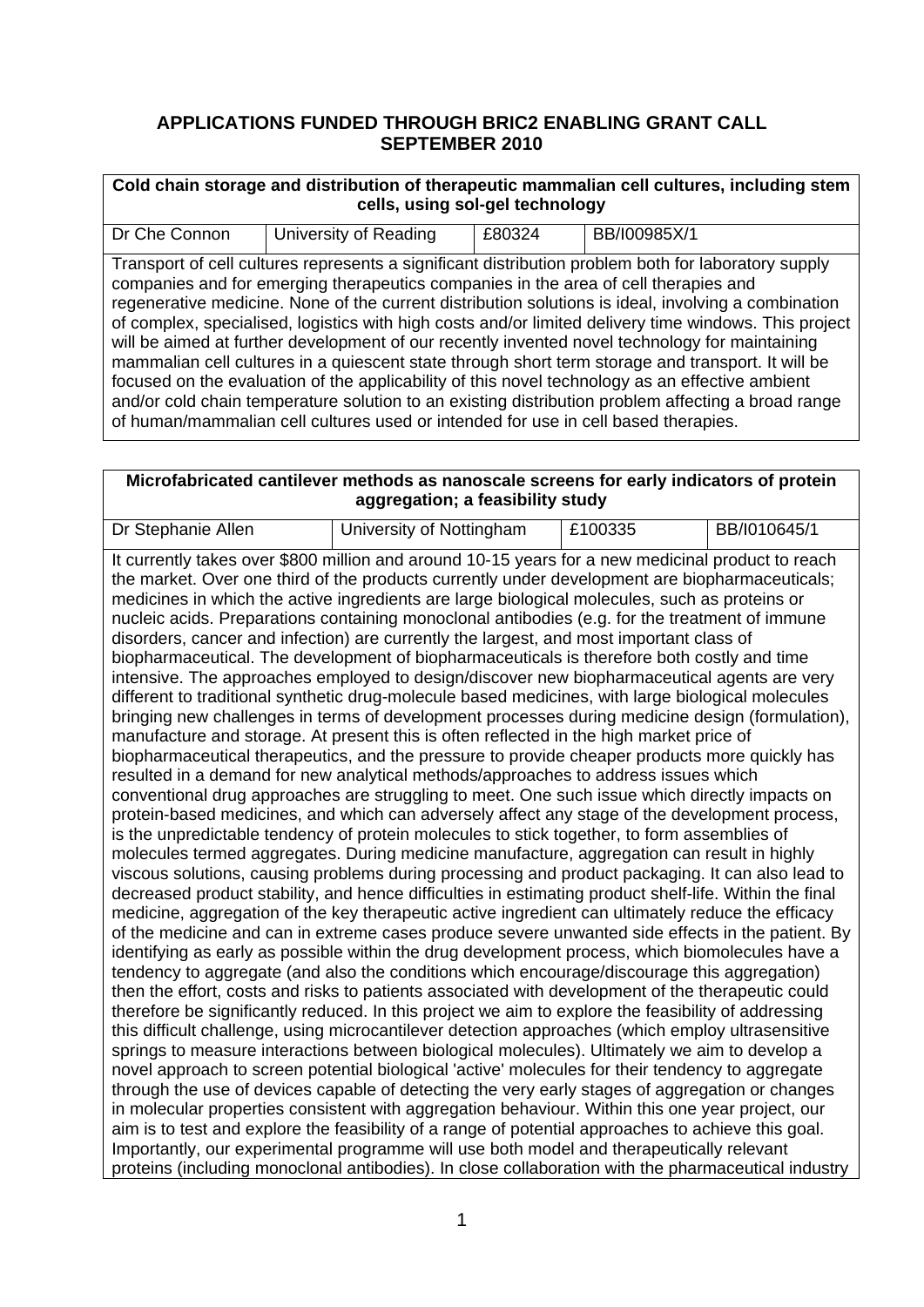the devices identified in these preliminary studies will also be assessed for viability and scale up for use in an industrial context. A sizable and increasing academic and industrial community have identified the occurrence of protein aggregation as a critical issue in a number of fields, and have sought new methods to study this phenomenon. This project has the potential to provide an entirely new approach to detecting and investigating the origins of aggregation at its earliest stage. In the longer-term, the work, if built upon will impact upon significant areas of biotechnology and healthcare. Indeed, the methods developed could play an important role in bringing new generation medicines to the market in a cost-efficient and timely manner, and would thus have a very significant impact on public health and quality of life.

#### **Systems optimisation of host cell tRNA usage and codon decoding for the improvement of bioprocessing parameters**

| Dr Tobias von der Haar                                                                         | University of Kent                                                                              | £66438 | BB/I010351/1 |  |
|------------------------------------------------------------------------------------------------|-------------------------------------------------------------------------------------------------|--------|--------------|--|
|                                                                                                |                                                                                                 |        |              |  |
| The decoding of genes during protein synthesis is a complex process that must occur with great |                                                                                                 |        |              |  |
| accuracy in order for cells and organisms to remain healthy. Accurate protein synthesis is     |                                                                                                 |        |              |  |
| achieved through the interplay of many different molecules, including ribosomes (the molecular |                                                                                                 |        |              |  |
|                                                                                                | machines that actually achieve protein synthesis) tRNAs (adapter molecules that transport amino |        |              |  |

achieve protein synthesis), tRNAs (adapter molecules that tr acids to the ribosome), and translation factors (helper proteins that establish the correct contact between ribosomes and tRNAs). In order to achieve accurate protein synthesis it is critical that the levels of each of these elements are matched exactly to the frequency with which they are used: if cells contain too much or too little of any of these elements, protein synthesis errors occur more frequently and cellular health declines. In normal cells that only produce proteins from their own genes, the protein synthesis system and levels of the molecules described above are optimised to achieve the required low error rates and high translational speed. However, in industrial applications additional genes are often introduced into cells with the aim of producing specific proteins that are not naturally produced by them. This strategy is used in the pharmaceutical industry to produce the latest generation drugs against cancer, multiple sclerosis and arthritis. When cells make proteins from foreign or artificial genes, the protein synthesis machinery must deal with a situation for which it has not been optimised. We predict that this will increase error rates during the production of the relevant proteins. Protein synthesis errors have negative effects for the ease with which protein-based drugs can be purified and formulated following synthesis in the host cells, and may also adversely affect the potency of the final product. A second prediction we make is that, if we understood the principles of optimisation in detail, we might develop strategies that restore optimal protein synthesis and reduce error rates. Both predictions follow logically from existing knowledge of the translational machinery, although to date they have not yet been experimentally tested and therefore we cannot be completely sure whether they are true. Because our predictions on the relationship between optimised protein synthesis and expression of foreign proteins have important consequences for our ability to make high-quality protein-based drugs, we wish to test them in a small pilot study. We will develop computational models of protein synthesis that will help us to understand the principles of optimisation in protein synthesis. We will then use these models to suggest strategies for achieving optimisation under conditions of foreign protein synthesis in a simple yeast-based expression system. Lastly, we will test experimentally whether these strategies do indeed improve the quality of proteins, and facilitate their processing following synthesis. If this pilot study confirms our predictions, we will use this as basis for a larger study in which we develop optimisation strategies for the various protein synthesis systems used in the pharmaceutical industry.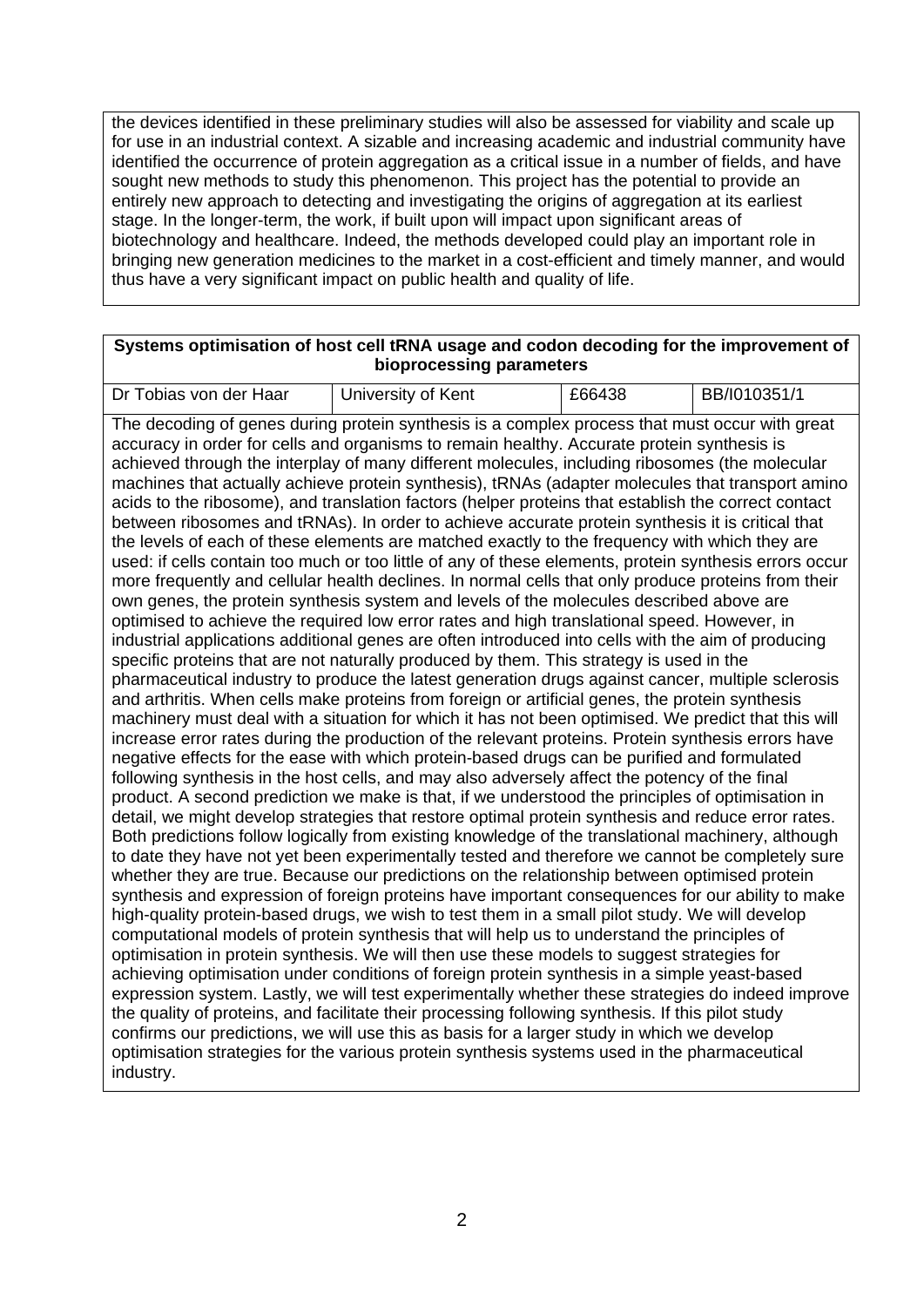# **Real time flux modelling in biopharmaceutical bioprocessing**

| <b>Professor Brian McNeil</b>                                                                                                                                                                 |                                                                                                                                                                                                                                                                                                                                                                                                                                                                                                                                                                                                                                                                                                                                                                                                                                                                                                                                                                                                                                                                                                                                                                                                                                                                                                                                                                                                                                                                                                                                                                                                                                                                                                                                                           | £98061 |              |  |
|-----------------------------------------------------------------------------------------------------------------------------------------------------------------------------------------------|-----------------------------------------------------------------------------------------------------------------------------------------------------------------------------------------------------------------------------------------------------------------------------------------------------------------------------------------------------------------------------------------------------------------------------------------------------------------------------------------------------------------------------------------------------------------------------------------------------------------------------------------------------------------------------------------------------------------------------------------------------------------------------------------------------------------------------------------------------------------------------------------------------------------------------------------------------------------------------------------------------------------------------------------------------------------------------------------------------------------------------------------------------------------------------------------------------------------------------------------------------------------------------------------------------------------------------------------------------------------------------------------------------------------------------------------------------------------------------------------------------------------------------------------------------------------------------------------------------------------------------------------------------------------------------------------------------------------------------------------------------------|--------|--------------|--|
|                                                                                                                                                                                               | University of Strathclyde<br>Biopharmaceuticals, such as herceptin (trastumazab) which is used in breast cancer treatment,<br>have revolutionised the treatment of many serious diseases, such as solid tumours, leukaemias,<br>degenerative illnesses such as Alzheimer's, and other diseases having complex contributors,<br>such as asthma. However, in addition to being the most potent drugs humanity has ever<br>deployed, these are also the most complex. This implies lengthy development cycles, and very<br>high costs for therapy. A course of herceptin treatment costs around £27,000 per patient. This has<br>led to serious concerns over access to, and availability of these potent drugs. In order to make<br>these complex agents, specially developed (genetically altered) microbial or animal cell systems<br>(expression systems) are cultured in fermenters or bioreactors. But our understanding of how the<br>interaction of the genetic alterations we introduce, and the fermenter or bioreactor environment<br>we culture the cells within, impact upon the cell metabolism is quite limited, especially in early<br>development phase. This lack of clear knowledge about cell metabolism is one major cause of the<br>long, costly drug development cycle of these agents. Our approach is to focus cutting edge<br>techniques upon achieving better understanding of the behaviour of these expression systems<br>early in the development phase. We plan to use non-invasive monitoring techniques (near and<br>mid infrared spectroscopies) actually in the culture vessels together with a previously non real<br>time metabolic analysis tool (flux balancing) to gain real time understanding of the metabolism of |        | BB/I010386/1 |  |
|                                                                                                                                                                                               | these specialised cells when in culture. This technology would give increased knowledge of cell                                                                                                                                                                                                                                                                                                                                                                                                                                                                                                                                                                                                                                                                                                                                                                                                                                                                                                                                                                                                                                                                                                                                                                                                                                                                                                                                                                                                                                                                                                                                                                                                                                                           |        |              |  |
|                                                                                                                                                                                               | metabolism early in the process cycle, helping accelerate product development, leading to<br>reduced cost therapeutics reaching patients more speedily. This would contribute to increased                                                                                                                                                                                                                                                                                                                                                                                                                                                                                                                                                                                                                                                                                                                                                                                                                                                                                                                                                                                                                                                                                                                                                                                                                                                                                                                                                                                                                                                                                                                                                                |        |              |  |
| health in society in general. It would also provide a competitive advantage to the UK                                                                                                         |                                                                                                                                                                                                                                                                                                                                                                                                                                                                                                                                                                                                                                                                                                                                                                                                                                                                                                                                                                                                                                                                                                                                                                                                                                                                                                                                                                                                                                                                                                                                                                                                                                                                                                                                                           |        |              |  |
| biomanufacturing sector involved in making these drugs. In the very near future, this approach<br>could greatly help the development and deployment of specialised cell based therapies (e.g. |                                                                                                                                                                                                                                                                                                                                                                                                                                                                                                                                                                                                                                                                                                                                                                                                                                                                                                                                                                                                                                                                                                                                                                                                                                                                                                                                                                                                                                                                                                                                                                                                                                                                                                                                                           |        |              |  |
| stem cells). This is especially important as these agents are even more complex than                                                                                                          |                                                                                                                                                                                                                                                                                                                                                                                                                                                                                                                                                                                                                                                                                                                                                                                                                                                                                                                                                                                                                                                                                                                                                                                                                                                                                                                                                                                                                                                                                                                                                                                                                                                                                                                                                           |        |              |  |
|                                                                                                                                                                                               | biopharmaceuticals, and have tremendous potential to contribute to enhancing the health and                                                                                                                                                                                                                                                                                                                                                                                                                                                                                                                                                                                                                                                                                                                                                                                                                                                                                                                                                                                                                                                                                                                                                                                                                                                                                                                                                                                                                                                                                                                                                                                                                                                               |        |              |  |
| welfare of society in the immediate future.                                                                                                                                                   |                                                                                                                                                                                                                                                                                                                                                                                                                                                                                                                                                                                                                                                                                                                                                                                                                                                                                                                                                                                                                                                                                                                                                                                                                                                                                                                                                                                                                                                                                                                                                                                                                                                                                                                                                           |        |              |  |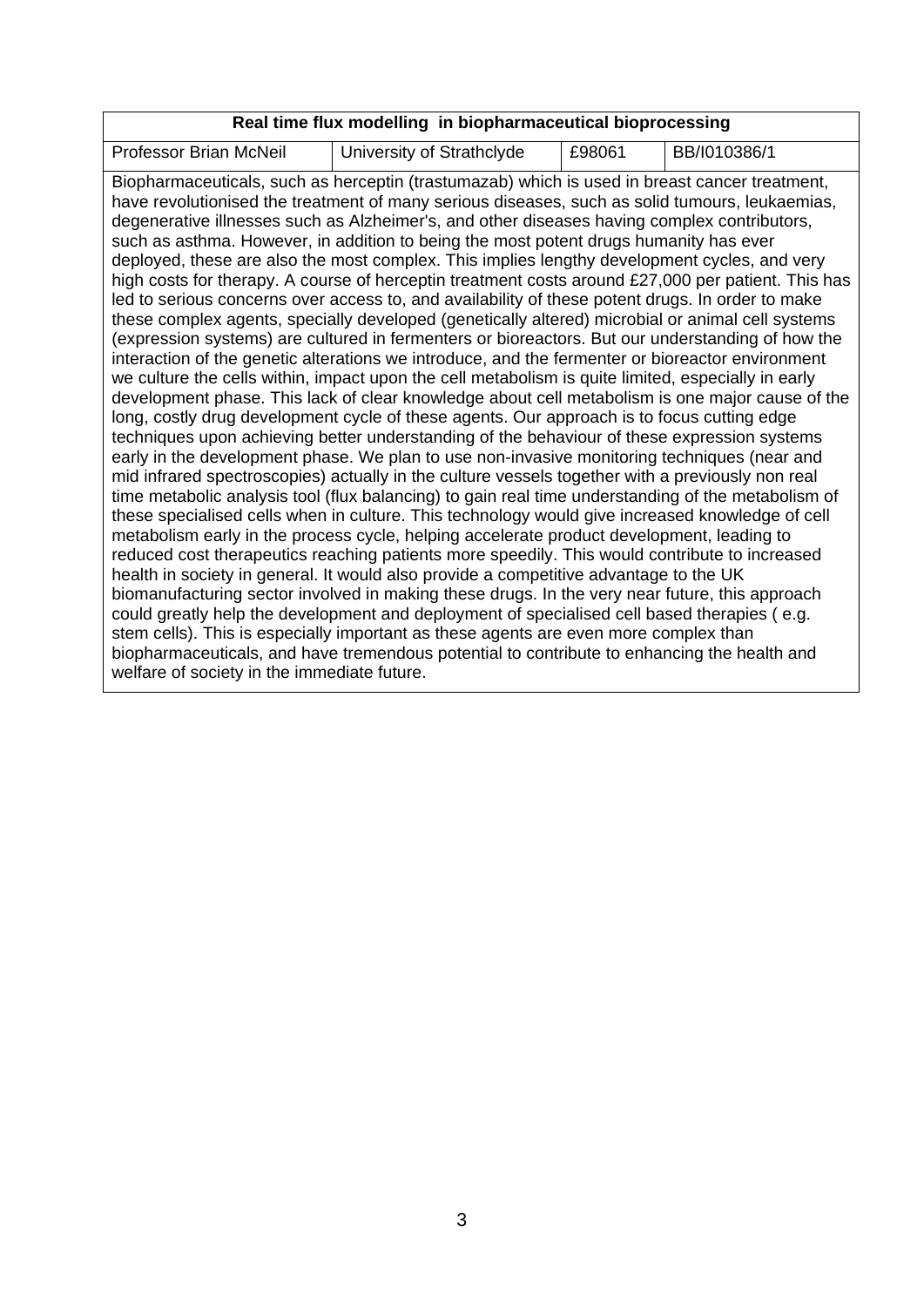#### **De novo sequencing of the Chinese Hamster Ovary (CHO) cell genome**

 $E76414$  BB/I010610/1

| <b>Professor David James</b> | University of Sheffield |
|------------------------------|-------------------------|

The engineering paradigm of measure, model, manipulate and manufacture underpins the design of products, processes and structures with reliable, predictable performance. The design process requires a detailed knowledge of what the interacting components are, how they interact and the forces (rules) that govern those interactions. This is why it was possible to send a man to the moon in 1969 (i.e. to predict functional performance based on known physical interactions) but not to cure cancer (unpredictability deriving from complex, unknown components and interactions). Accordingly, as we enter a new age of biological engineering, the extent to which it will be possible to engineer complex biological systems for human benefit will ultimately depend upon the extent of our knowledge of those systems - the rules that govern how the complex biological system functions - or malfunctions in the case of disease. To engineer any biological system effectively we need a basic blueprint - knowledge (or design principles) that helps us to understand specifically how that organism is functionally equipped. For biological engineers this primary information is an organism's complete DNA sequence (it's genome). For simple organisms such as bacteria the genome is relatively simple - only about 6000 genes (functional genetic units) in Escherichia coli for example. In human cells there are over 30,000 genes and a large amount of "non-coding" DNA involved in regulation of these genes. Using microbial genome sequence information, bioengineers can for the first time truly engage in the engineering design process. New ways of measuring and modelling the complexity of simple bacterial systems have emerged (this is "systems biology") which enables us to (genetically) manipulate cells and manufacture novel products and processes using new tools (this is "synthetic biology"). Importantly, bioengineers can now predict the functional capability of simple bacteria growing in vitro using computer models. Similar approaches are now being developed for inherently more complex mammalian cells. This project is designed to provide a much needed genomic resource for academic and industrial bioscientists and bioengineers in the UK concerned with the production of a new generation of recombinant DNA derived medicines made by made by genetically engineered cells in culture - biopharmaceuticals. Biopharmaceuticals are proving to be revolutionary treatments for many serious diseases such as rheumatoid arthritis and a range of cancers. We want to determine the genome sequence of an extremely important type of "cell factory" that is used to make these bio-medicines; the Chinese hamster ovary (CHO) cell. Most (60-70%) biophamaceuticals are currently made by genetically engineered CHO cells in culture as well as the vast majority of those in development. However, despite the huge industrial and scientific importance of this cell type, we still do not have the CHO cell's genome sequence: The fundamental informatic resource necessary to utilise new systems and synthetic biology tools to understand and engineer the function of this cell factory. To address this problem we have formed a consortium of the UK's leading academic groups involved in research into CHO cell based manufacturing systems based at the Universities of Kent, Manchester and Sheffield, and four key industrial partners involved in biopharmaceutical manufacturing in the UK. In this project we will utilise the most advanced DNA sequencing technology available to rapidly sequence, assemble and annotate the CHO cell genome. We will establish a network to disseminate this information and to determine how we might most effectively harness this resource for future engineering strategies to improve CHO-cell based production processes. This project is necessary for, and will lead to, cutting-edge applied research underpinning new biopharmaceutical manufacturing technology.

#### **Total £421,575**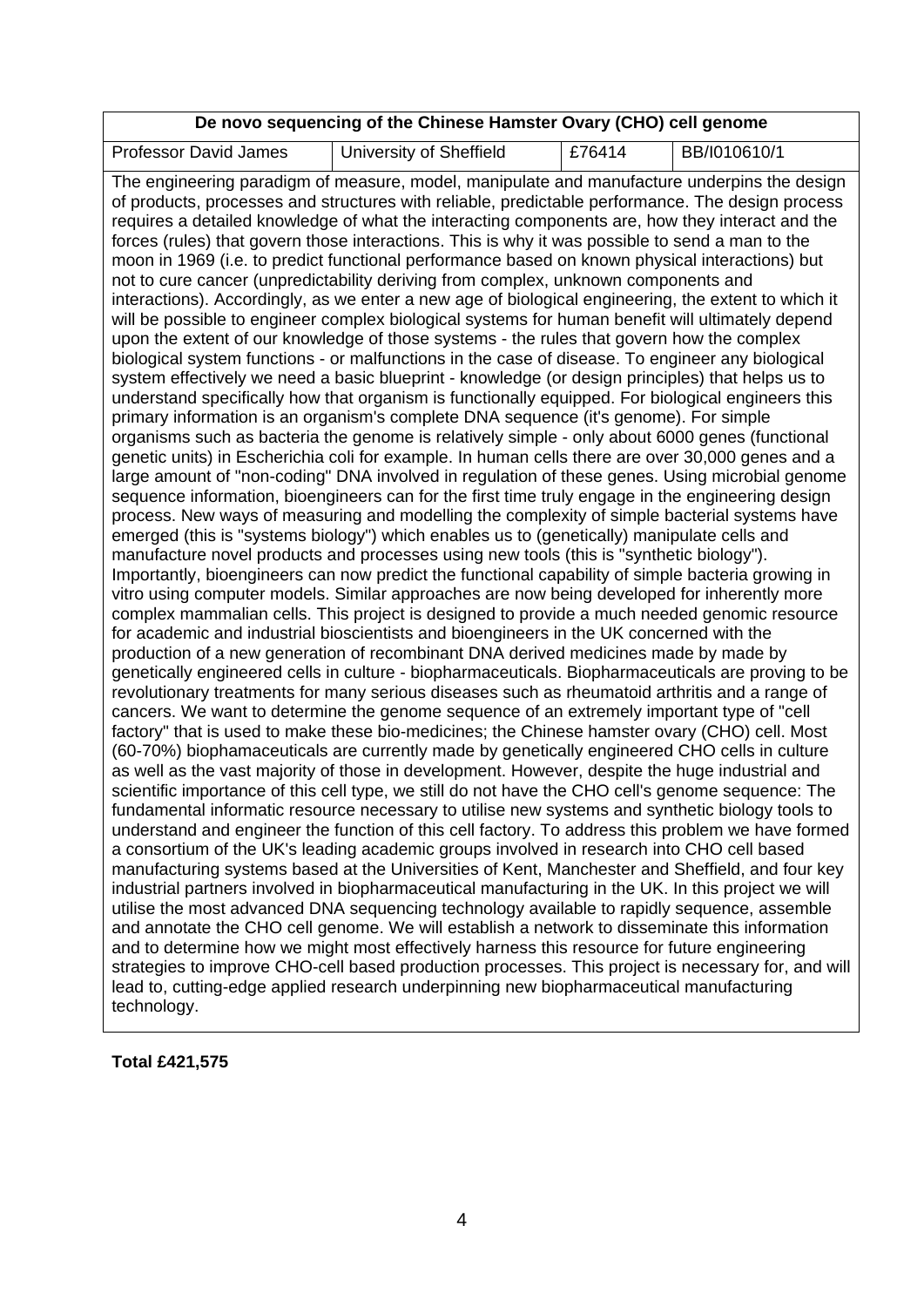## **APPLICATIONS FUNDED THROUGH THE FIRST CALL OF BRIC2 FEBRUARY 2011**

|                                                                                                                                                                                                                                                                                                                                                                                                                                                                                                                                                                                                                                                                                                                                                                                                                                                                                                                                                                                                                                                                                                                                                                                                                                                                                                                                                                                                                                                                                                                                                                                                                                                                                                                                       | <b>Bioprocessing Research For Cellular Products</b> |         |              |  |
|---------------------------------------------------------------------------------------------------------------------------------------------------------------------------------------------------------------------------------------------------------------------------------------------------------------------------------------------------------------------------------------------------------------------------------------------------------------------------------------------------------------------------------------------------------------------------------------------------------------------------------------------------------------------------------------------------------------------------------------------------------------------------------------------------------------------------------------------------------------------------------------------------------------------------------------------------------------------------------------------------------------------------------------------------------------------------------------------------------------------------------------------------------------------------------------------------------------------------------------------------------------------------------------------------------------------------------------------------------------------------------------------------------------------------------------------------------------------------------------------------------------------------------------------------------------------------------------------------------------------------------------------------------------------------------------------------------------------------------------|-----------------------------------------------------|---------|--------------|--|
| <b>Professor Nigel Slater</b>                                                                                                                                                                                                                                                                                                                                                                                                                                                                                                                                                                                                                                                                                                                                                                                                                                                                                                                                                                                                                                                                                                                                                                                                                                                                                                                                                                                                                                                                                                                                                                                                                                                                                                         | University of Cambridge                             | £334600 | BB/I016961/1 |  |
| Dr Karen Coopman                                                                                                                                                                                                                                                                                                                                                                                                                                                                                                                                                                                                                                                                                                                                                                                                                                                                                                                                                                                                                                                                                                                                                                                                                                                                                                                                                                                                                                                                                                                                                                                                                                                                                                                      | University of Loughborough                          | £325501 | BB/I017062/1 |  |
| This project aims to develop novel preservation platform technologies required for the successful<br>banking of human cells, an absolute prerequisite for their use as products. Many regenerative<br>medicine products rely on the delivery of live cells to patients. At present this is exemplified by<br>established therapeutic interventions such as bone marrow transplantation, blood transfusion and<br>corneal grafting; future generations of products may include bio-artificial matrices that incorporate<br>donor stem cells, for example bone replacement and repair devices, and artificial 'mini-organs'<br>such as pancreas or liver. Current cryopreservation of stem cell based products results from<br>historic work, using DMSO as a cryopreserving agent which is largely unsubstantiated with<br>respect to final biological activity. DMSO can be toxic to cells, lead to low viabilities post thaw and<br>both genetic and epigenetic instability (i.e. loss of pluripotency) over long term culture.<br>Cryopreservation of blood cells has been attempted previously, with limited success due to loss of<br>cell integrity, primarily due to the breakdown of the cell membrane and consequent loss of overall<br>cell structure. A variety of techniques have been investigated for delivering trehalose, a<br>membrane impermeable cryoprotectant, into mammalian cells, including microinjection, ion<br>channel stimulation, pore formation using mutant bacterial toxins, fluid phase endocytosis, and<br>internal trehalose synthesis via genetic engineering but intracellular trehalose concentrations<br>achieved in erythrocytes has not exceeded 50 mM and is therefore below thresholds for |                                                     |         |              |  |
| cryoprotection<br>Biopolymer mediated cell loading achieves substantially increased intracellular trehalose<br>concentrations of up to 251 mM and a concomitant improvement of erythrocyte cryosurvival of up<br>to 20.4 % as compared with conventional methods of loading trehalose into cells. The technology<br>utilizes novel amphiphilic biopolymers that interact with the external cell membrane to enable<br>penetration and retention of cryoprotectant agents into the cells. Membrane permeabilisation by<br>these Cell Permeating Polymers (CPPs) is rapid and completely reversible via washing with<br>buffer. Cellular uptake of trehalose is dependent on polymer molecular structure, concentration,<br>pH, external trehalose concentration, incubation temperature and time. Optimization of these<br>parameters imparts cellular osmoprotection. Overall, a total cell recovery through a single freeze-<br>thaw cycle at -80oC of 82.6 % has been achieved, which compares with a recovery of only 0.8 %<br>for cells frozen in PBS.                                                                                                                                                                                                                                                                                                                                                                                                                                                                                                                                                                                                                                                                            |                                                     |         |              |  |

This proposal aims to explore the CPP mediated loading of preservation agents into stem cells, to examine preservation by freezing and desiccation and to arrive at integrated processing routes for the preparation of optimally stable stem cells

| Developing generic scalable and standardised selection methods for human therapeutic                                                                                                                                                                                                                                                                                                                                                                                               |                                                                                                |         |              |
|------------------------------------------------------------------------------------------------------------------------------------------------------------------------------------------------------------------------------------------------------------------------------------------------------------------------------------------------------------------------------------------------------------------------------------------------------------------------------------|------------------------------------------------------------------------------------------------|---------|--------------|
|                                                                                                                                                                                                                                                                                                                                                                                                                                                                                    | cells                                                                                          |         |              |
| Dr Eirini Theodosiou                                                                                                                                                                                                                                                                                                                                                                                                                                                               | University of Loughborough                                                                     | £452430 | BB/I017143/1 |
| Dr Mark Cobbold                                                                                                                                                                                                                                                                                                                                                                                                                                                                    | University of Birmingham                                                                       | £187959 | BB/I017151/1 |
| This proposal aims to deliver practical, scientific and technologically innovative solutions to a real<br>problem through partnership between neighbouring Universities: the University of Birmingham,<br>Loughborough University and the University of Oxford. We aim to develop a device to allow blood<br>cells to be selected directly from the blood. This device would allow new treatments to meet the<br>bioselection challenges presented by advanced cellular therapies. |                                                                                                |         |              |
|                                                                                                                                                                                                                                                                                                                                                                                                                                                                                    | Effective cellular therapies are not new and date back to 1665 when the first successful blood |         |              |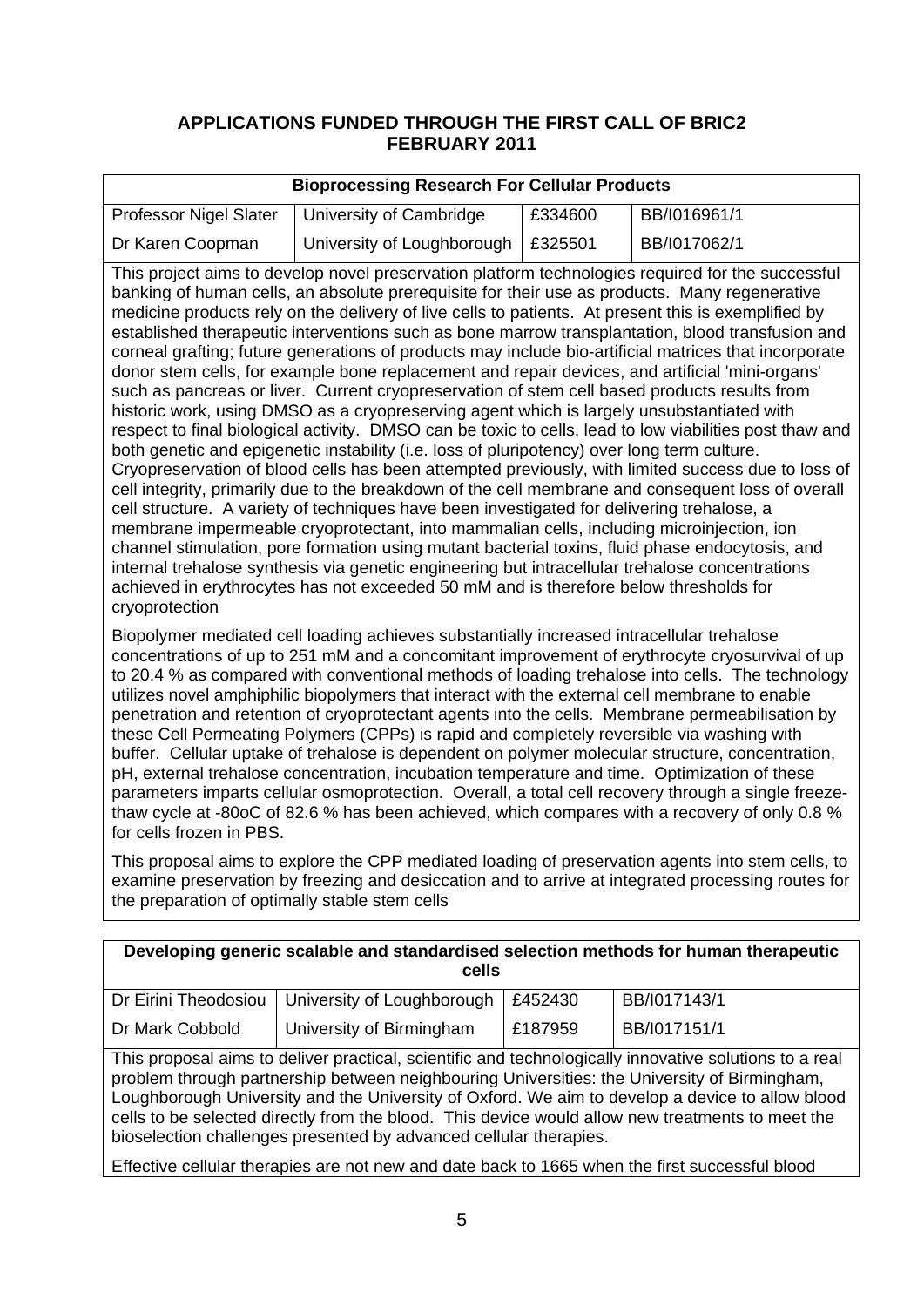transfusion took place. Today, 81 million units of blood are taken each year, saving hundreds of thousands of lives worldwide. In addition, at least 50,000 patients receive stem cell transplants (SCT; also known as Bone Marrow Transplants) globally every year (one of the few therapies able to cure individuals with cancer) with each costing around £100,000.

The blood stem cells account for only 0.2% of all white blood cells in the blood. Unfortunately it is not possible to isolate just the stem cells from blood, but instead, a large number of white cells are removed from the donor's blood via a process termed leukapheresis. The donor quickly replenishes their white cells over the next few weeks. One side effect for the donor is that their bone marrow is stimulated to grow which frequently leads to bone pain.

These stem cells potentially offer the gift of life to the recipient who typically will have leukaemia or lymphoma where these cells migrate to the bone marrow and start producing blood for the patient.

However some of the white blood cells from the donor have to potential to cause harm, these immune cells recognise the recipient as foreign and try to attack them. To prevent this, the stem cells are purified from the white cells and infused in a purer form.

Scientists are understanding more about stem cells than ever before and can now expand these rare cells in the laboratory and even create new organs from them (in mice at least). The challenge now is to bring these new techniques and knowledge to the forefront of clinical medicine. Before this can be done, new technologies are required to manipulate these cells in a manner that will not introduce infection and ensures the cells are of sufficiently high quality to be effective for the patient.

select subpopulations of cells. Finally the cells will be released and analysed for their properties. The aim of this proposal is to develop a new device which would allow the enrichment of cells. The device will be engineered to be very versatile and would allow the enrichment of any cell type and thus will be of broad interest to many companies seeking to develop cellular therapies. We propose two steps, first a 'capture' device which could even be used to directly isolate cells from the circulating blood of a donor/patient. This could reduce side effects of stem cell isolation such as the bone pain by only picking out the cells of interest. The next step would be to wash these captured cells and pass them over smaller purification columns, which would remove unwanted cell types and capture the cells of interest. This is important as currently there are no ways to This work has been principally developed by a clinician familiar with the problems delivering new therapeutics to the clinical coalface. We have a working prototype able to capture and release cells from whole blood and are asking for funding to develop this further. We have designed the device with the NHS in mind, to be safe, effective and importantly affordable.

#### **A platform for the optimisation of metabolic pathways for glycosylation to achieve a narrow and targeted glycoform distribution**

| Dr Karen Polizzi                                                                                | <b>Imperial College London</b>                                                                  | £728580 | BB/I017011/1                                                                                     |  |  |  |
|-------------------------------------------------------------------------------------------------|-------------------------------------------------------------------------------------------------|---------|--------------------------------------------------------------------------------------------------|--|--|--|
| Recently, the development of treatments for new disease has shifted away from traditional       |                                                                                                 |         |                                                                                                  |  |  |  |
|                                                                                                 | chemical compounds and towards protein therapeutics (biopharmaceuticals) like antibodies for    |         |                                                                                                  |  |  |  |
|                                                                                                 | the treatment of cancer and hormones for chronic diseases. Nearly 70% of these protein          |         |                                                                                                  |  |  |  |
|                                                                                                 |                                                                                                 |         | therapeutics have sugar molecules attached to them naturally which affect their function and how |  |  |  |
|                                                                                                 | long they remain in the body. Because the sugars are so important for the drug function, one of |         |                                                                                                  |  |  |  |
|                                                                                                 | the biggest problems in their manufacture is how to control what sugars are added (glycoform)   |         |                                                                                                  |  |  |  |
| and to ensure that all the proteins produced have the same sugars on them (homogeneous          |                                                                                                 |         |                                                                                                  |  |  |  |
|                                                                                                 | glycoform profile). Current production methods yield a non-homogeneous mix of glycoforms.       |         |                                                                                                  |  |  |  |
| Also, different glycoforms interact with the immune system in different ways, so it would be of |                                                                                                 |         |                                                                                                  |  |  |  |
|                                                                                                 | benefit to be able to produce certain glycoforms over others depending on what the drug is and  |         |                                                                                                  |  |  |  |
| how it is meant to function.                                                                    |                                                                                                 |         |                                                                                                  |  |  |  |

Our goal is to develop technology to rapidly determine the effects of different production methods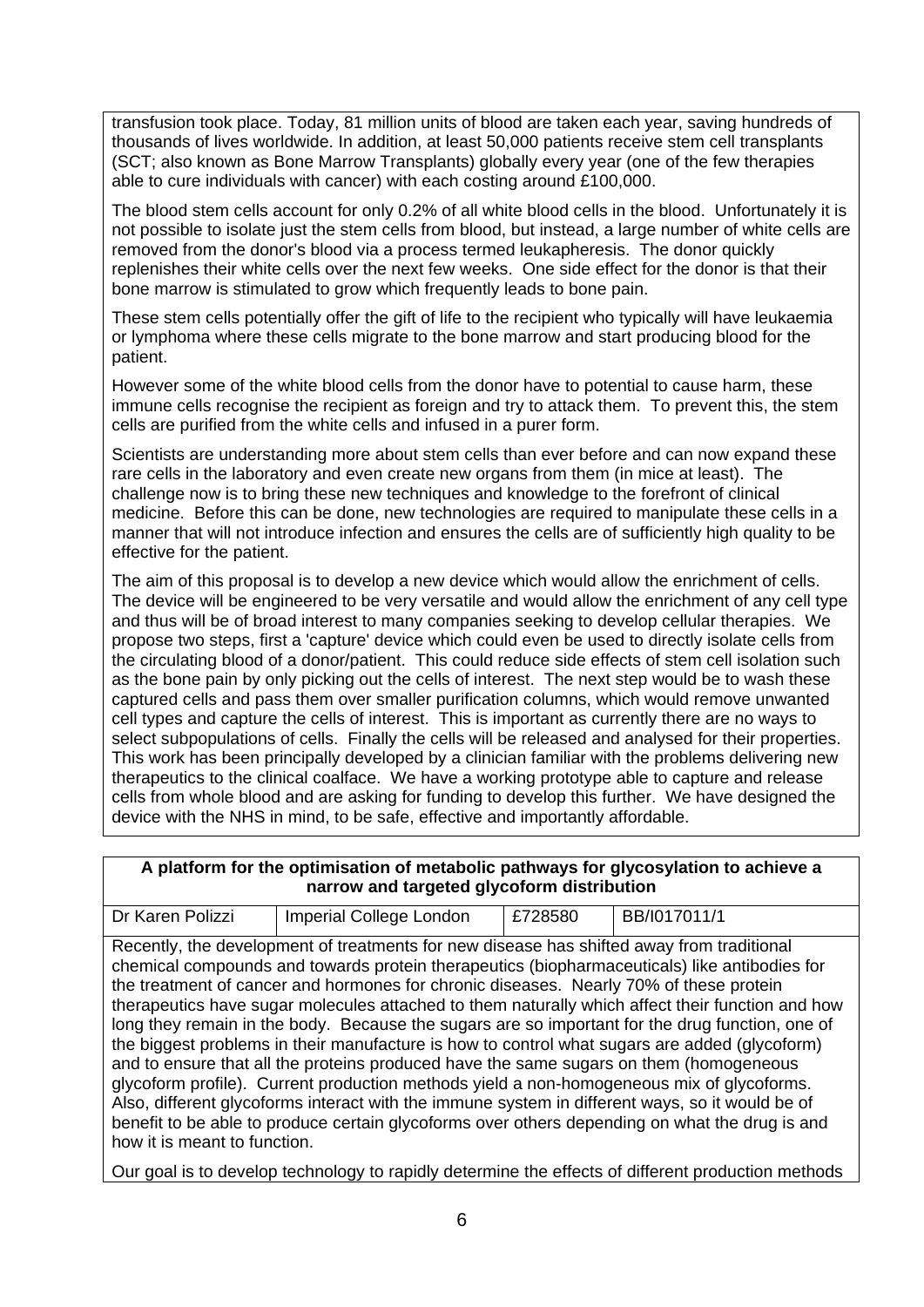on which glycoforms are produced and how homogeneous the glycoform profile is. To do this we will develop proteins which are produced inside the cells that are also producing the biopharmaceutical that report the concentrations of nutrients that are already known to influence glycoforms. Alongside, we will develop a computer model of the metabolism of the cells which can predict which glycoforms are produced. Using these two together, we should be able to design new media for the cells to use that result in a more homogeneous glycoform profile which we can change based on what the cells are fed with. We can also suggest genetic changes to the cells that would further help us produce a single, designed glycoform. This could lead to the production of drugs that are safer and require lower doses because they have a single glycoform attached which is the most appropriate for the function of that drug.

#### **Elucidating aggregation mechanisms in antibody fragment-based therapeutics to improve their manufacturability**

| Dr Paul Dalby | University College London   £451132 | BB/I017119/1 |
|---------------|-------------------------------------|--------------|
|               |                                     |              |

Recent therapies for age-related diseases such as rheumatoid arthritis, macular degeneration, Crohn's disease, and some cancers are engineered forms of biological protein molecules called antibodies that form part of our own natural immune system. Such therapeutic proteins are being derived increasingly from simpler fragments of these antibodies with the hope that this will improve their behaviour in the body, reduce the frequency of injections required, allow them to target new regions of the body, and also allow them to be combined with other biological molecules without becoming too large or unstable. However the manufacturing of therapeutic proteins is extremely challenging due to their delicate and complex nature. Manufacturing processes aim to separate the protein molecules from the rest of the cellular components in which they were synthesised, to obtain extremely pure therapeutic material that is suitable for use in humans as a therapy. However, the processes available for large-scale manufacture place a great deal of stress on the protein due to changes in temperature or acidity, the addition of salts, the use of mechanical agitation, rapid changes in the rate of flow through machinery, and the interaction of proteins with air bubbles. This frequently causes the protein to deform slightly and to subsequently stick together to form tiny particles called aggregates. While these are often not visible to the naked eye, their presence in therapies can be hazardous to patients as they may cause severe inflammation and potentially more deadly immune responses. Therefore, one of the key challenges that the bioprocess development and therapeutic protein manufacturing industries would like to address is to be able to either predict the conditions that cause a protein to aggregate, or to increase their robustness so that they aggregate less frequently during their manufacture.

We aim to carry out and demonstrate a suite of rapid experimental measurement techniques that allow a new therapeutic protein to be evaluated quickly for the conditions in which they have a greater tendency to form aggregates. The conditions to be tested will be same as those used throughout bioprocess manufacturing, and will therefore allow bioprocess engineers to rapidly identify the conditions in which their manufacturing processes will be best operated, or whether the protein is unlikely to be manufacturable. Having quickly determined the conditions at which the protein begins to form small and soluble aggregates, we will also carry out a detailed molecular analysis of the structure of proteins at these conditions and also those either side in which the protein remains in solution as a single molecule, and where it forms larger aggregates. This will allow us to see what changes in the protein structure occur before, during, and after the aggregation is initiated and therefore deduce which events are on the critical path to aggregate formation. Having achieved this we will then be able to target changes to the protein called mutations that will interfere with and suppress the aggregation process. Finally, by comparing a related set of therapeutic antibody fragment proteins, we will gain insight into those factors that are specific to each protein type, and those that occur more generally and hence become useful targets for the future engineering of therapeutic protein designs. It will also allow others to improve their mathematical modelling methods that aim to predict whether proteins will aggregate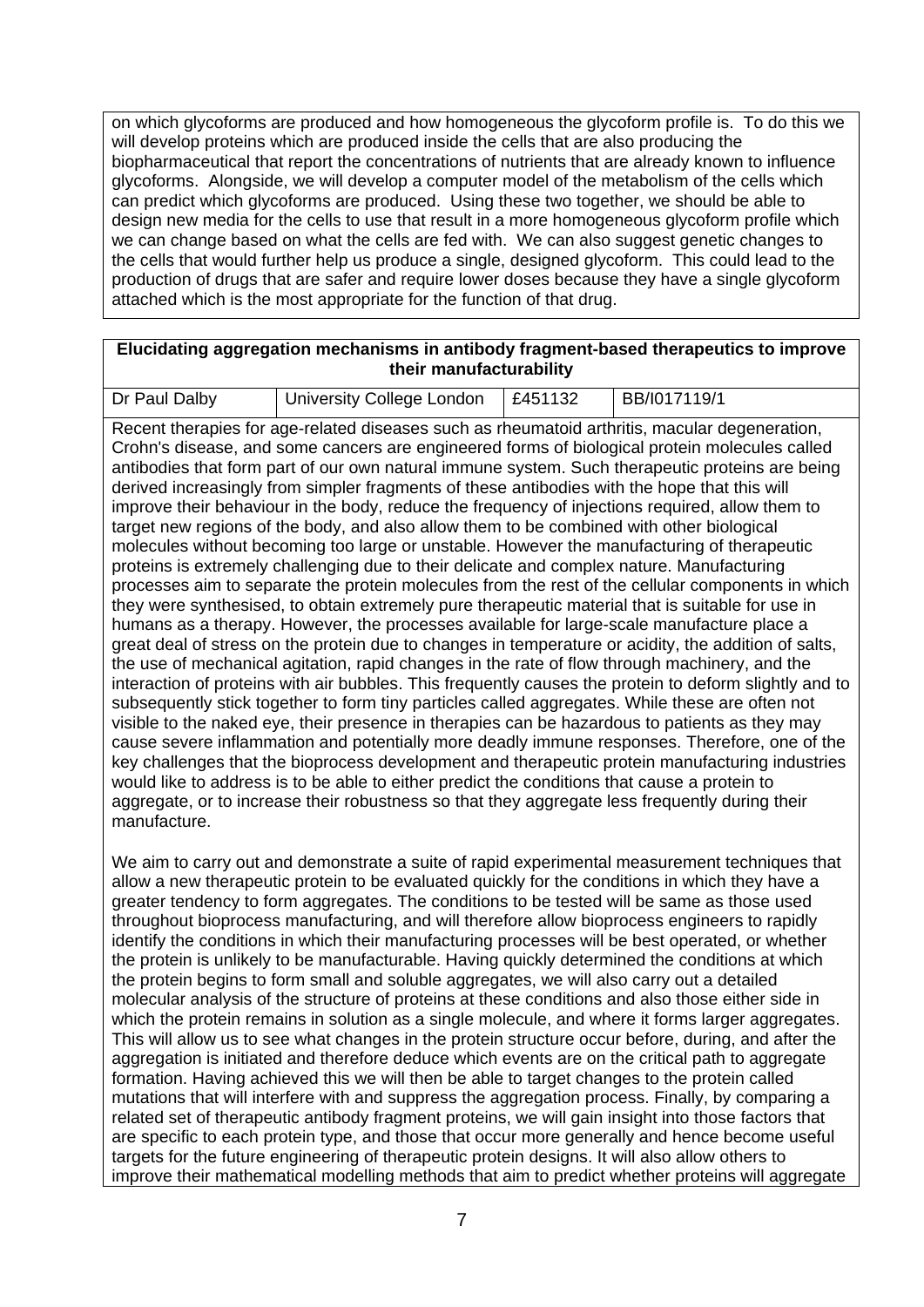under certain conditions.

## **Predictable Protein Production**

| Professor Hans Westerhoff   The University of Manchester   £653032 | BB/I017186/1 |
|--------------------------------------------------------------------|--------------|

Specific proteins including biopharmaceuticals (=protein-based medicines), protein-based specific probes, and enzymes, constitute a growth market. Their complexity allows these agents and reagents to be highly specific, and thereby, for instance, kill diseased cells whilst leaving healthy cells intact. In addition, the fact that they are composed of the 20 natural amino acids offers an important aspect of safety; they essentially consist of natural compounds that can be degraded safely. The complexity of these products is well served by the complex production environment of living cells. This comes at a price however: Living cells are difficult to manage with simple methodologies, and difficult to understand with the traditional molecule or whole cell focused biologies. Protein production by living cells is unpredictable and rather inefficient, making biopharmaceuticals more expensive than they should be, to the extent that some cannot be produced economically.

Systems Biology is a recently amplified scientific discipline studying how the complex intracellular networking of molecules controls the functioning of whole living cells. The UK is among the word leaders in this Systems Biology, with its 6 government (BBSRC+EPSRC) funded Centres for Integrative Systems Biology and three such Doctoral Training Centres. One of these research centres, the MCISB at the University of Manchester, which also hosts one of the DTCs, has put together a complete tool set enabling the understanding of the growth of baker's yeast, which is one of the most famous and useful living cells (bread, beer and wine). Manchester is also home to the Centre of Excellence in BioPharmaceuticals (COEBP), in which the production of biopharmaceuticals by mammalian cells is being studied. This research project does the obvious: it brings together the MCISB and the COEBP. It does this in the context of the Biotechnology Research Industry Club (BRIC) in which academics and industrialists meet to discuss how science and engineering can be implemented to lead to work that is better for the public, through better industrial processes. The idea is to throw the new Systems Biology at the problem of understanding the living cells whilst producing proteins. This will first be done for the better known yeast cells, now producing proteins rather than beer, but immediately thereafter the same approaches will be implemented in mammalian cell lines that are known to produce less protein but in better shape. If successful, this will give Britain a world leading role in the production of biopharmaceuticals through the mathematical modelling of the production processes that occur in the cell factories. Enabling maximal efficiency and control, the bioprocess industry associating with BRIC will become highly versatile and quick in designing and optimizing processes for a great variety of biopharmaceuticals. This could not now be accomplished in other countries. This increased versatility may lead to a substantial augmentation of bioprocessing in the UK process industry.

The project is extremely challenging and interesting scientifically. One thing is that for the mammalian cells, the available information is limited: The structure of their DNA is not precisely known. Modelling methods will therefore have to be used that reckon with the many possible DNA structures. This requires substantial computer power and adeptness of the programmer. Another challenge is to measure precisely the chemical activity of the protein producing cells and use the results to deduce which parts of their networks they are using to produce the protein. This should enable us to predict their maximum efficiency and then perhaps to direct them to improved performance. Because Life is subtle, yet another challenge is to cultivate the cells in such a way that they 'feel cool' when they are producing 'hot' protein for us, thereby preventing them from resisting doing their job well.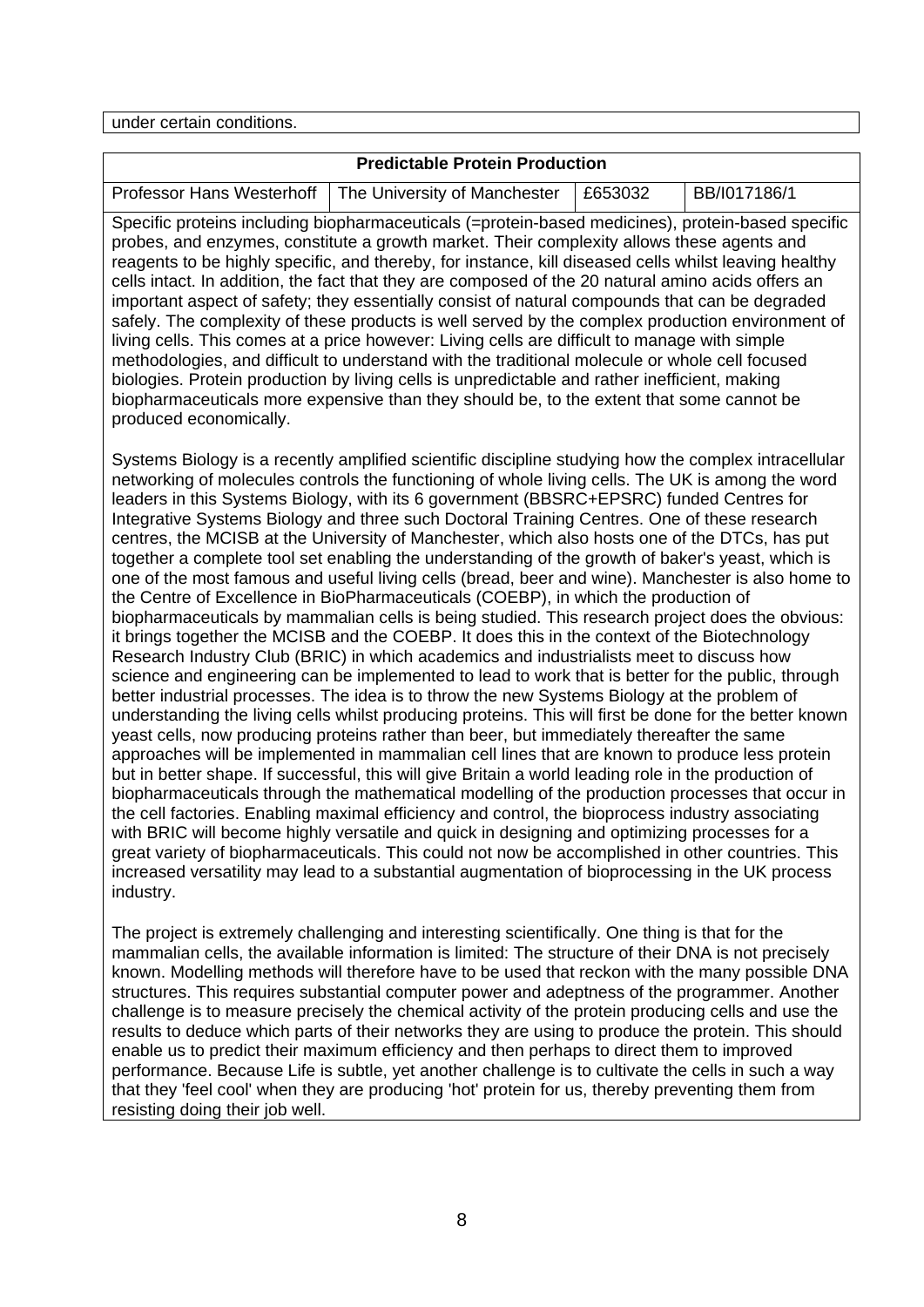| Understanding and predicting aggregation in biopharmaceuticals |                                                                                                                                                                                                                                                                                                                                                                                                                                                                                                                                                                                                                                                                                                                                                                                                                                                                                                                                                                                                                                                              |         |              |
|----------------------------------------------------------------|--------------------------------------------------------------------------------------------------------------------------------------------------------------------------------------------------------------------------------------------------------------------------------------------------------------------------------------------------------------------------------------------------------------------------------------------------------------------------------------------------------------------------------------------------------------------------------------------------------------------------------------------------------------------------------------------------------------------------------------------------------------------------------------------------------------------------------------------------------------------------------------------------------------------------------------------------------------------------------------------------------------------------------------------------------------|---------|--------------|
| Dr Robin Curtis                                                | The University of Manchester                                                                                                                                                                                                                                                                                                                                                                                                                                                                                                                                                                                                                                                                                                                                                                                                                                                                                                                                                                                                                                 | £577798 | BB/I017194/1 |
|                                                                | Currently, one of the bottle necks to developing cheaper protein therapeutics is the cost of the<br>downstream bioprocessing and formulation steps. A key problem is the loss of active protein<br>therapeutic to irreversible aggregation throughout the bioprocess. Other problems can arise<br>during chromatography or filtration when encountering high protein concentrations which could<br>lead to high viscosites or even precipitation. The focus of this work is to develop predictive<br>methods for identifying problematic conditions early on in the bioprocess. These could then be<br>used for identifying changes to the protein to minimize the problems. Alternatively, the method<br>could be used for optimizing the solvent properties (pH, buffer type and concentration) or finding<br>other small molecule additives to be used in order to avoid aggregation or increase protein<br>solubility. We benchmark our approach by studying antibodies and antibody fragments due to<br>their growing importance as human therapeutics. |         |              |

## **Total £3,711,035**